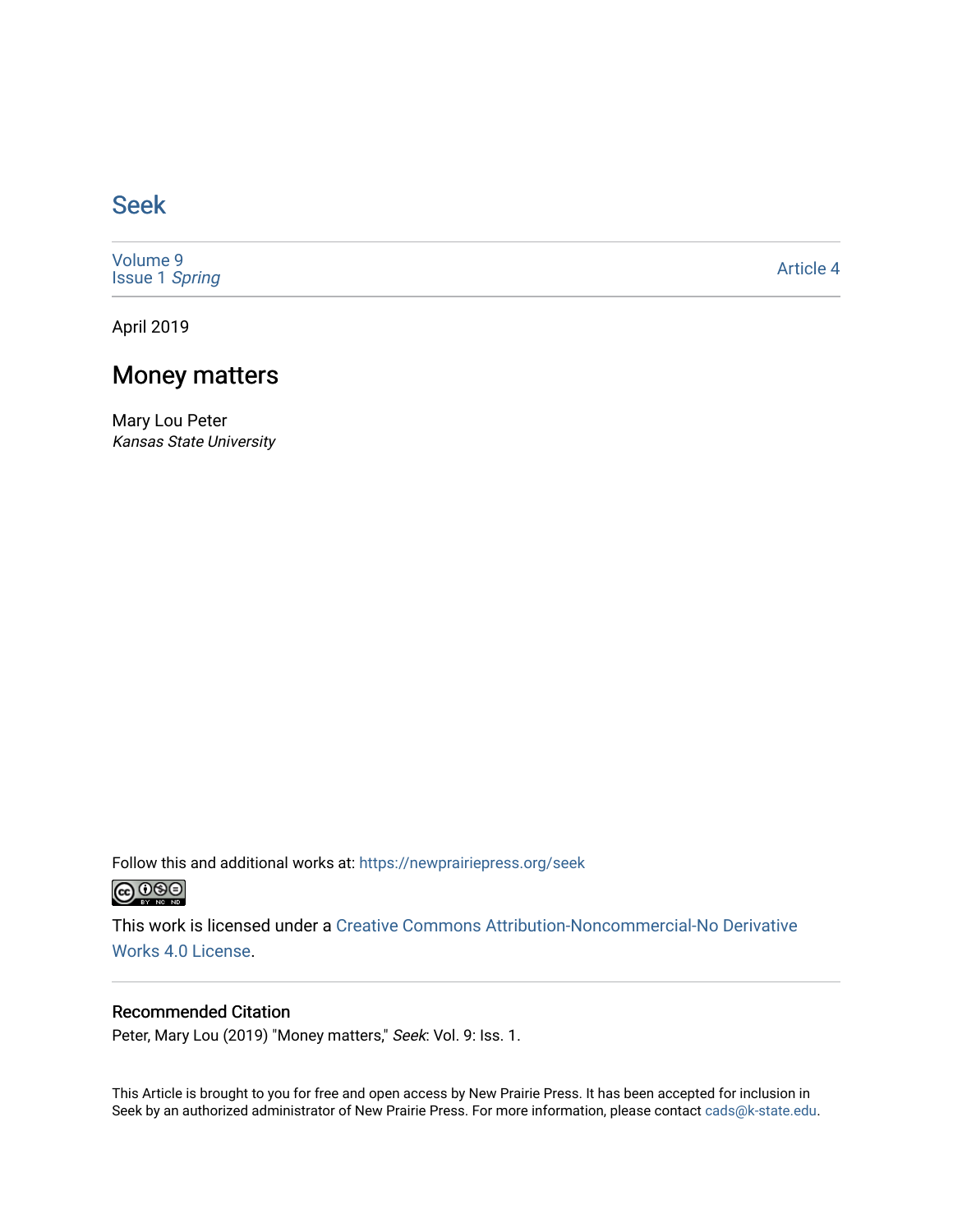



# MONDEY MAUUDRS

## **MAKING SENSE OF CENTS** *BY MARY LOU PETER*

"Happily ever after" sounds good for personal relationships, business partnerships and international trade agreements alike, but differing viewpoints and a lack of communication about money can sour the best of connections in all of these realms. Kansas State University researchers are taking a closer look at financial choices and their implications, from the personal to the global.



THIS NOTE IS LEGAL TENDER FOR ALL DEBTS, PUBLIC AND PRIVATE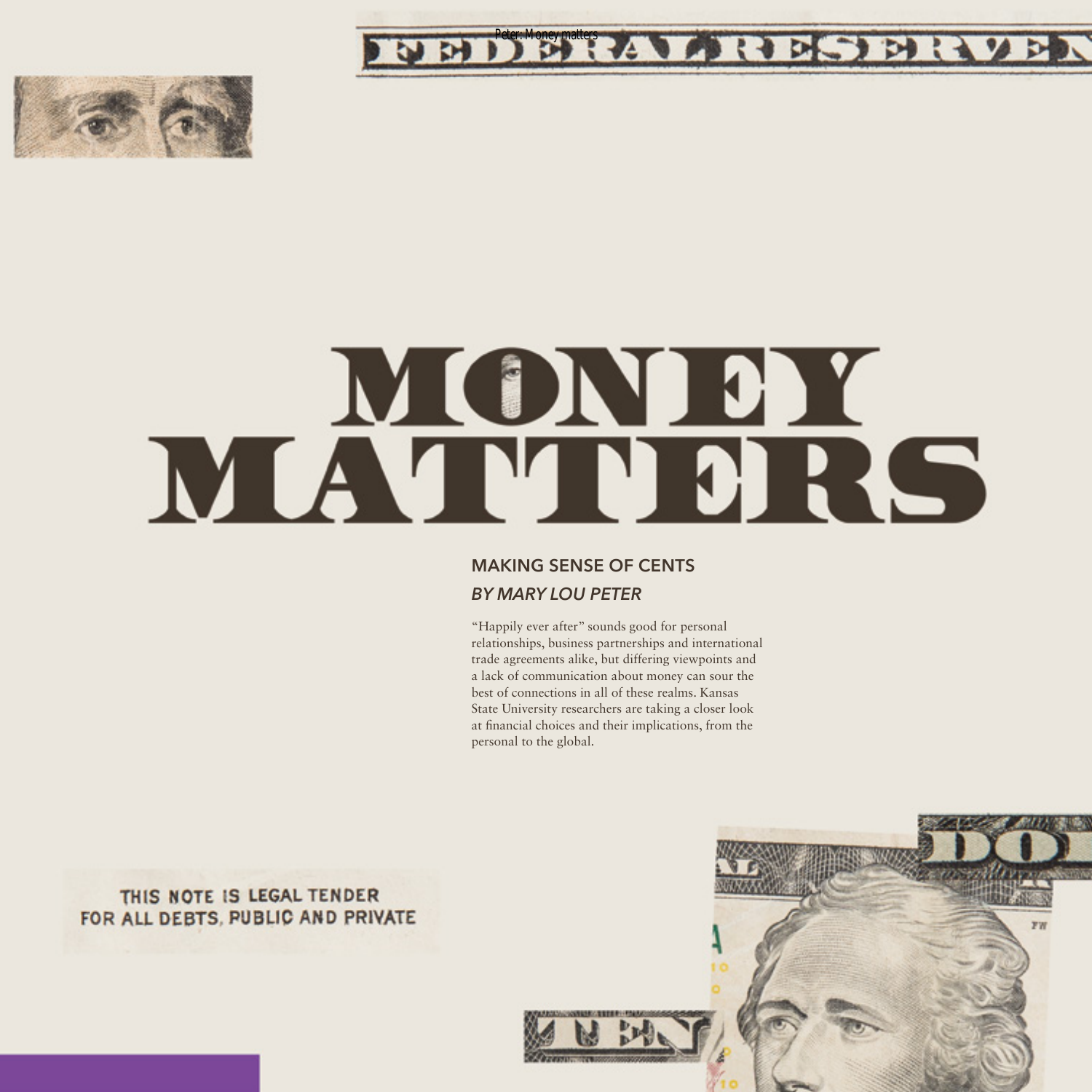

MJ16756420

RVENOVVE



#### THIS NOTE IS LEGAL TENDER FOR ALL DEBTS, PUBLIC AND PRIVATE

 $M<sub>2</sub>$ 



WASHINGTON, D.C.

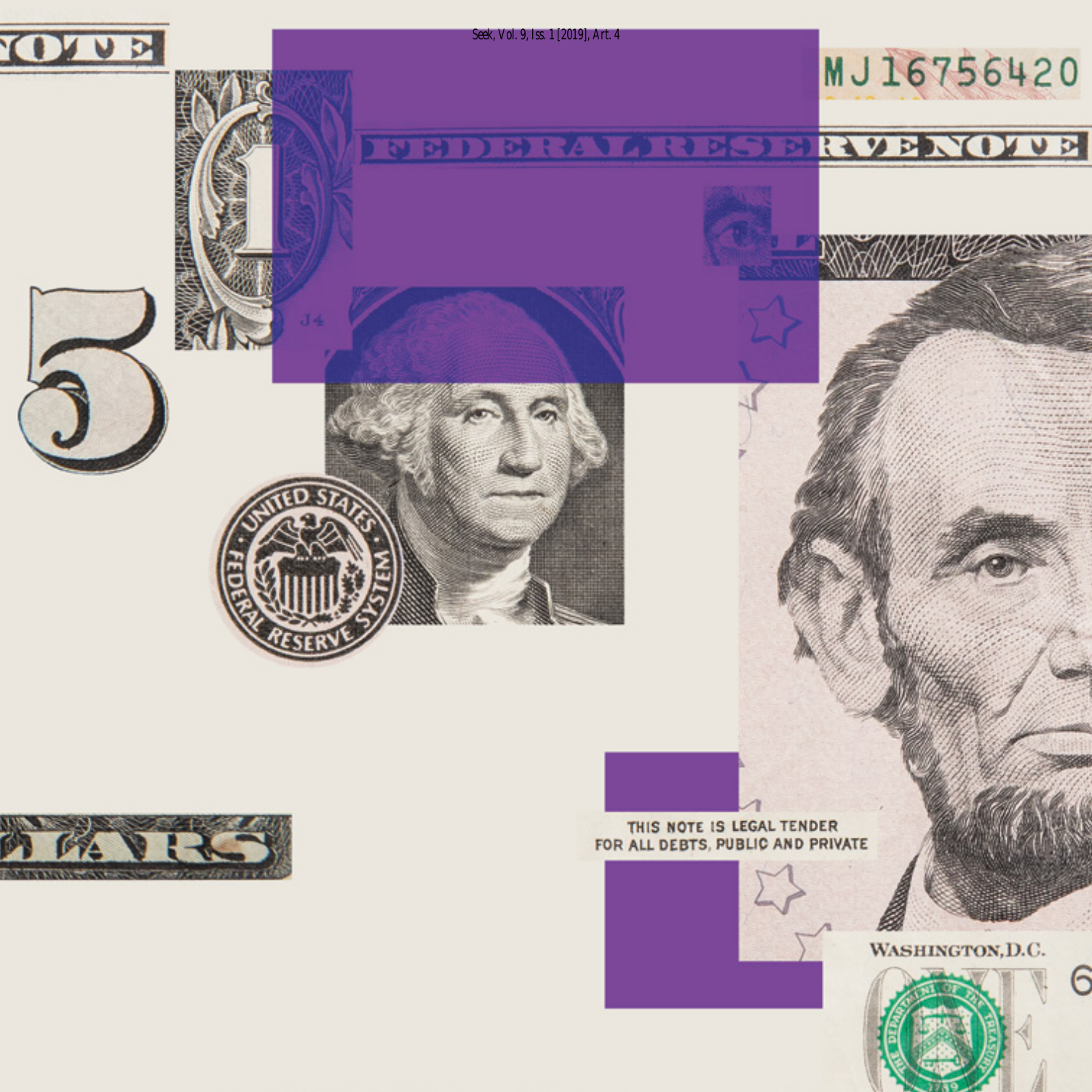# Love and money

Who hasn't had a tense money conversation with a spouse or partner? "Did you really need another pair of shoes?" "How much should we save for retirement?" "And tell me again why we can't buy that boat?"

Researcher Sonya Britt-Lutter combines her interest and background in marriage and family therapy and financial planning as she studies topics such as predicting financial conflict in couple relationships. The work is helpful to couples directly, but also to financial planners who work with couples.

"Financial problems are consistently reported as a top stressor for Americans, and disagreement over money matters is a frequently cited source of conflict for couples," said Britt-Lutter, associate professor and interim director of K-State's Institute for Personal Financial Planning.

In a recent study, she and colleagues have found that some of the top predictors of financial conflict for husbands and wives include believing the other spends too much money; having financial worries; reporting income differences; and having three or more children. The study is based on data gathered from couples who average 45 to 46 years old and have been married an average of 18 years.

The evidence suggests that money arguments are less related to the amount of family income and more related to decisions on allocating that income.

Britt-Lutter and the researchers also include tips to guide financial planners as they work with couples struggling with money conflicts. The team provides resources, including the Financial Anxiety Scale, which is a series of questions that helps planners assess clients' financial stress.

In another study, Britt-Lutter and colleagues explore how living together outside of marriage influences net worth and the accumulation of financial and nonfinancial assets during young adulthood. They have found that young adults who live together but do not marry may be less financially prepared for retirement in later years than married couples.

The study results show that married young couples have the highest net worth. First-time co-habitators are the next wealthiest group, and young adults who have lived with more than one partner, but not married, have an average of \$33,809 less in wealth. According to the researchers, nonmarried partners tend to accumulate more possessions instead of investing in financial assets.

Britt-Lutter also has worked with Camila Haselwood, doctoral student in personal financial planning, and Emily Koochel, doctoral student in human ecology, to develop a guide to help couples through money-related conversations. The "Love and Money" curriculum is a partnership with brightpeak financial and allows couples to explore each person's individual thoughts about money. The curriculum shows promise as a tool for marriage and financial counselors because it provides tangible ideas on starting important conversations about what money means in the relationship.



*Sonya Britt-Lutter*



*Elizabeth Kiss*

### Understanding financial DECISIONS

In her work as a family resource management specialist with K-State Research and Extension, Elizabeth Kiss conducts research and takes money-related knowledge to Kansans. She does this through publications, presentations and the local work of K-State Research and Extension agents across the state.

Kiss, also an associate professor of family studies and human services, recently has collaborated with specialists at other universities to study how young adults make financial decisions on four topics: financial goals, homeownership, retirement planning and student loans. Many study participants' families experienced the housing market collapse and mortgage credit crunch during the Great Recession of 2007-2009.

The team has found that student loan debt is a primary factor weighing on financial decisions. The researchers also have discovered that many participants are sequencing financial priorities, rather than funding them simultaneously. As a result, they are delaying homeownership and retirement savings.

"Phrases like 'once I have …,' 'after I …' and 'as soon as …' were commonly provided in responses," Kiss said. "This indicated a hesitancy to fund certain financial goals until achieving others."

The study results can sharpen financial planners' educational approaches, as well as empathy and awareness of how and why young adults make certain choices, Kiss said. The study is part of a multistate project supported by the U.S. Department of Agriculture National Institute of Food and Agriculture.

Another study by Kiss and colleagues addresses young adults' lack of understanding of health insurance and looks at ways, such as delivering information through social media, to bridge the knowledge gap.

Previous studies have shown that nearly 50 percent of consumers lack confidence in selecting a health insurance plan and many do not understand basic terms such as premium, deductible, copayment or provider network, Kiss said.